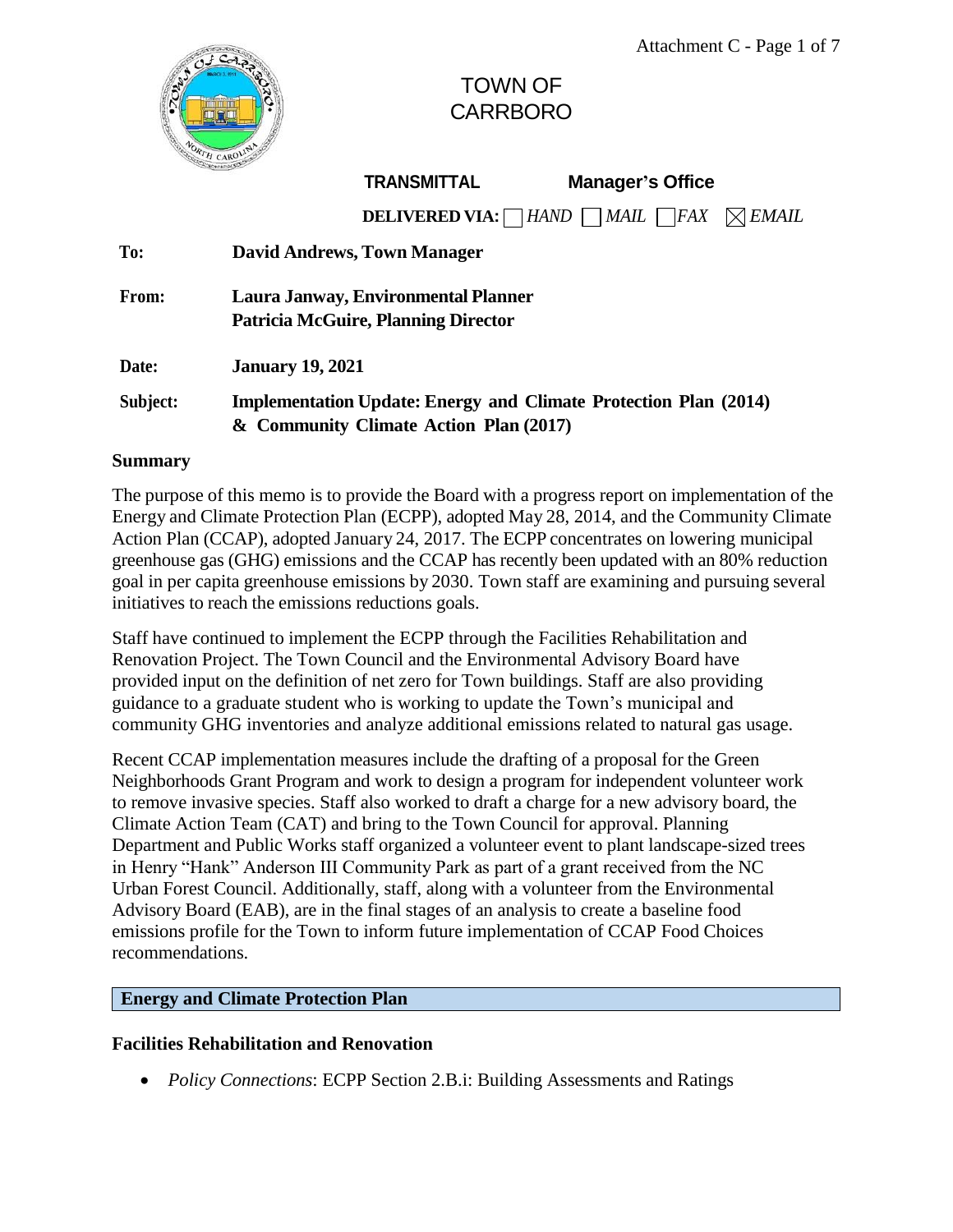Planning Department and Public Works staff worked to coordinate the presentation of net zero choices for the Facilities Rehabilitation and Renovation project to the Environmental Advisory Board. On January 11, 2021, Christian Kaltreider and Ish Sud from Sud Associates, P.A. presented to the EAB. The EAB provided comments and agreed with the definition chosen by the Town Council. Staff will bring a resolution to the Council to approve the definition before moving forward on the project.

## **Municipal and Community Greenhouse Gas Inventories**

 *Policy Connections*: ECPP Section 4 (Measurement, Inventory, Assessment, and Reporting). Pursuing these activities will inform actions and stakeholders and create transparency.

The Town's Environmental Sustainability Coordinator has continued to work with Mr. Jacob Becker to update Carrboro's municipal and community greenhouse gas inventories for his Master's Project. The project will have three goals:

- Explore the effectiveness of Carrboro's policies in decreasing greenhouse gas emissions from the Town's most recent municipal and community greenhouse gas inventories.
- Quantify the impact of fugitive methane on GHG inventories.
- Recommend additional policies to meet Carrboro's goal of 80% carbon reduction by 2030 compared to 2010 levels.

Public Works staff have been instrumental in helping Town staff access utility bills for analysis. Mr. Becker plans to complete this project by Spring 2021.

## **Southeast Sustainability Directors' Network (SSDN) Membership**

In January 2021, the Town Environmental Sustainability Coordinator joined the SSDN. Membership in this organization will allow the Environmental Sustainability Coordinator to participate in meetings and topic-based workgroups with other sustainability staff in the Southeast. The SSDN will provide also provide staff with resources and advice related to sustainability and climate action.

## **Community Integration**

## **Climate Action Team (CAT)**

 *Policy Connections:* CCAP Community Integration Recommendation #5: Expand Capacity

The Town Council adopted a Town Code Amendment to create the Climate Action Team on October 20, 2020. The Town Code has been updated and the Town Clerk is promoting open seats and collecting applications for this advisory board. As of January 15, 2021, three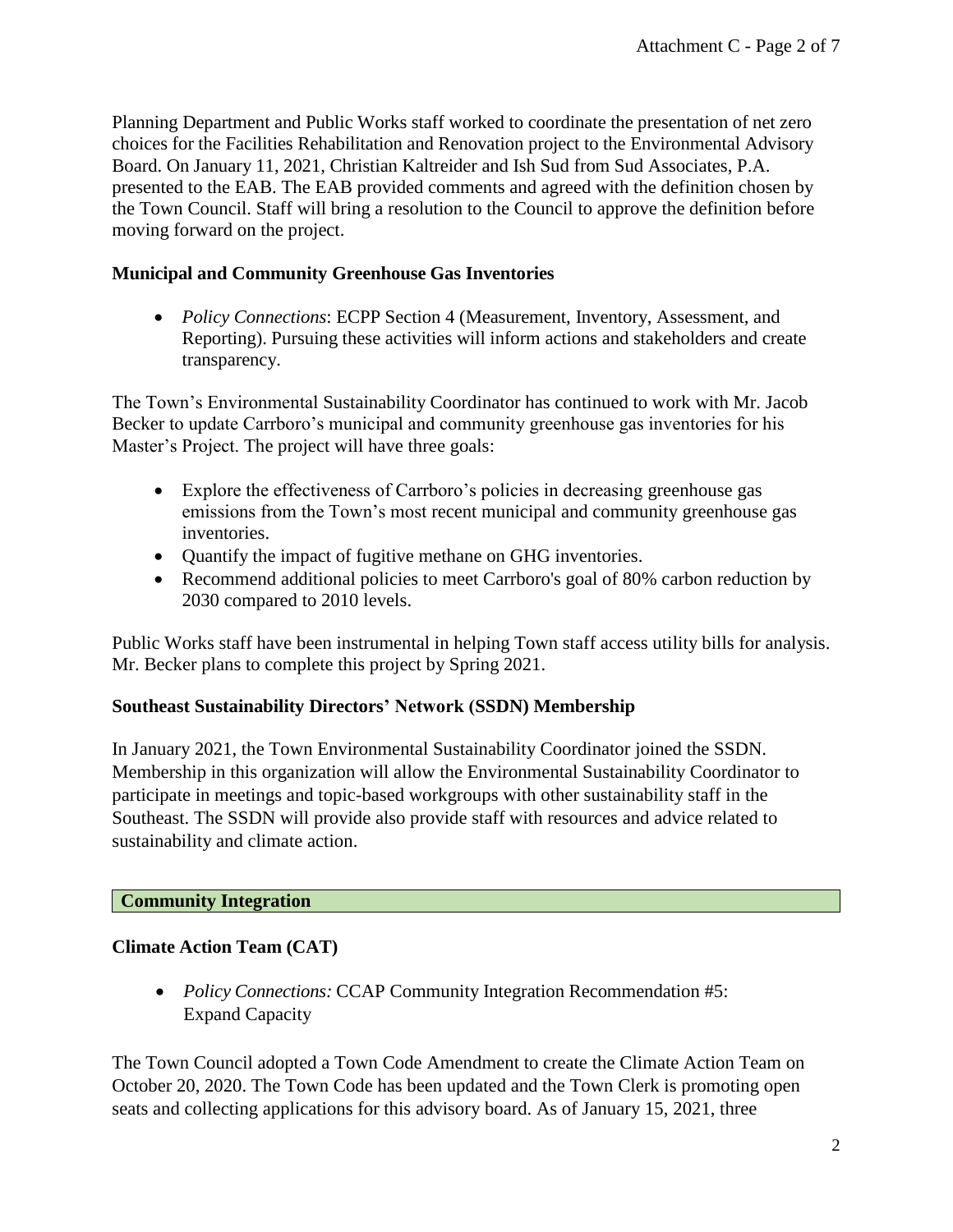applications have been received. The timeline for bringing applicants to the Town Council for appointment will be determined as additional applications are received.

#### **Green Neighborhoods Grant Program**

 *Policy Connections:* CCAP Community Integration Recommendation #3: Create Participatory Green Neighborhood Budgeting Program to Reduce Carbon Emissions, Build Community, Save Money, and Reallocate Savings to New Green Project Initiatives

Staff have drafted a proposal for this project (Attachment D) and have requested comments from the Town Council in a resolution (Attachment B).

Planning Department staff will work with the Town's Communications Team to pursue nontraditional methods of outreach to inspire entire community involvement in this program, as outlined in the Town's Inclusive Communications & Community Engagement Plan.

## **Modules Project**

 *Policy Connections:* CCAP Community Integration Recommendation #5: Expand Capacity

Staff have been working with members of the community to create a library of modules to share with the public and local partners. Three modules created by Carrboro residents have been edited by staff and volunteers and reviewed by the Environmental Advisory Board. These modules discuss transportation, ecosystems, and composting. Staff and volunteers are working to incorporate the EAB's comments into these presentations.

# **Orange County Climate Council**

 *Policy Connections:* CCAP Community Integration Recommendation #2: Community Integration Recommendation #2: Expand Public Partnerships to More Explicitly Consider Climate Action.

The Climate Council held its first Annual Community Update Event virtually on October 22nd. The meeting recording can be found on the Climate Council's webpage: [https://www.orangecountync.gov/2228/Orange-County-Climate-Council.](https://www.orangecountync.gov/2228/Orange-County-Climate-Council)

## **Building Energy Efficiency Measures**

## **Energy Efficiency Revolving Loan Fund (EERLF)**

• Policy Connections: Buildings Recommendation #1, #2: Reduce Emissions Attributed to Carrboro Buildings by 50% by 2025; Energy Audit/Performance Rating; Community Integration Recommendation #4, #6: Integrate Climate Action with Local Living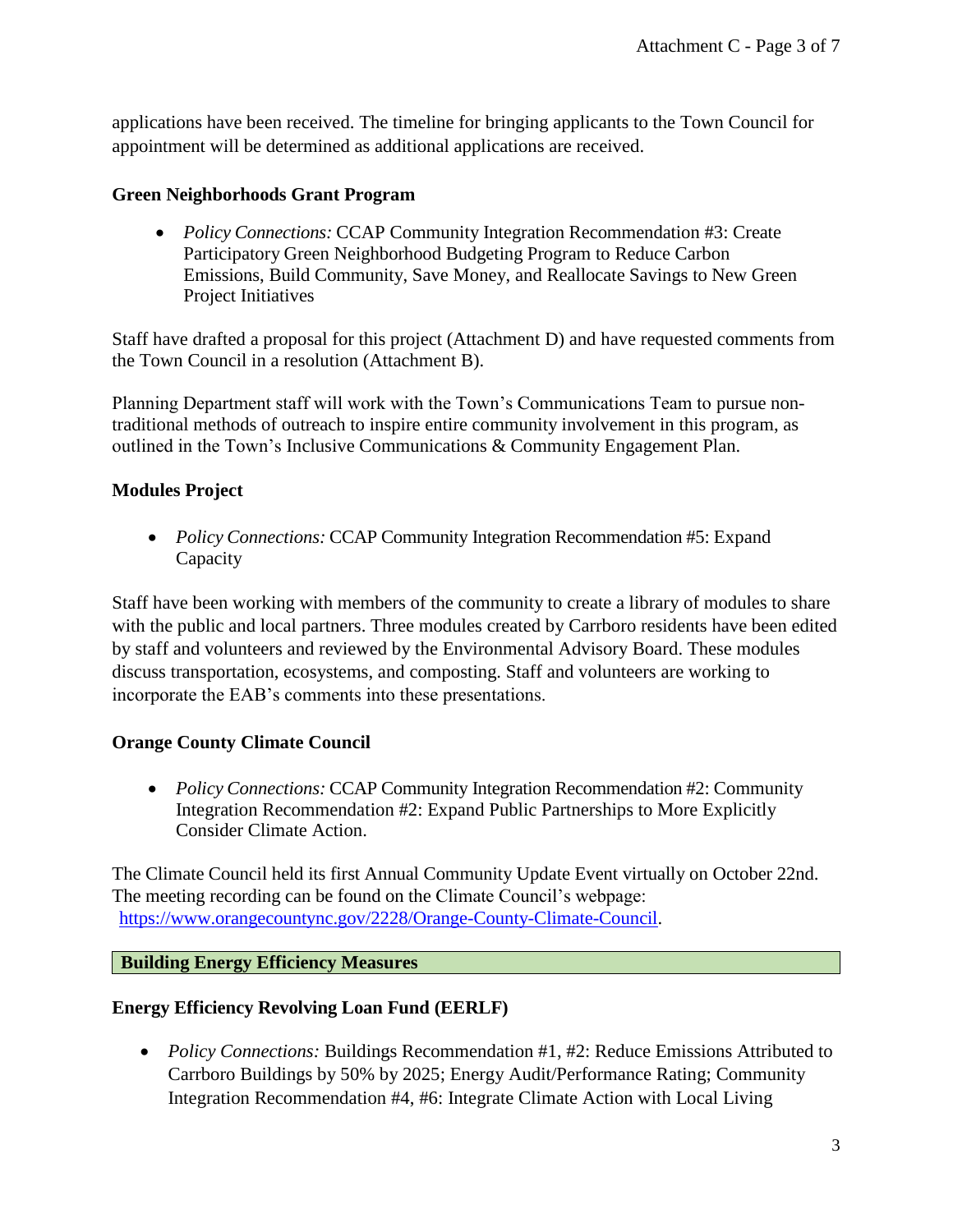Economy; Facilitate Low Cost Financing for Energy Efficiency and Renewable Energy Projects

Staff expect to be actively working to move forward with this program in the next quarter. Staff will also examine opportunities to leverage this funding with larger-scale Federal programs.

#### **Transportation**

## **Volkswagen (VW) Settlement Phase 1 – Level 2 Charging Station**

 *Policy Connections*: ECPP Goals; CCAP Transportation Recommendation #1: Reduce Greenhouse Gas Emissions from Motor Vehicle Use by 50% by 2025.

Town staff are working to complete an application for a Level 2 Charging Station, due January 25, 2021. The Town Council authorized Town staff to submit a proposal on December 4, 2018.

## **Transportation Demand Management (TDM) Grant – Fresh Starts Project**

 *Policy Connections:* CCAP Transportation Recommendation #4: Further Promote Walking, Biking, Transit

The Center for Advanced Hindsight has informed Town staff that funding will be available for the Fresh Starts in early 2021. The project will involve a partnership between the Center for Advanced Hindsight, the Town of Carrboro, and Orange County to design and study the efficacy of transportation welcome packets for new residents. An oversight committee will be working with the Center for Advanced Hindsight to revisit the project timeline in mid-January, and all partners will then move forward with a kickoff workshop.

# **Contribution to Piedmont Electric Membership Corporation (PEMC) for Level 1 Electric Vehicle (EV) Charging Station at Carrboro Plaza**

 *Policy Connections*: ECPP Goals; CCAP Transportation Recommendation #1: Reduce Greenhouse Gas Emissions from Motor Vehicle Use by 50% by 2025.

Piedmont Electric Membership Corporation is listed as an awardee from the Volkswagen Settlement Phase 1 Zero Emission Vehicle Infrastructure Program for a DC Fast Charging Station in Carrboro Plaza [\(https://files.nc.gov/ncdeq/Air%20Quality/motor/vw-phase-1](https://files.nc.gov/ncdeq/Air%20Quality/motor/vw-phase-1-images/DCFAST_AWARDEES.pdf) [images/DCFAST\\_AWARDEES.pdf\)](https://files.nc.gov/ncdeq/Air%20Quality/motor/vw-phase-1-images/DCFAST_AWARDEES.pdf). The FY20-21 Climate Action Budget contains funding to contribute to PEMC's match for the grant, as it will help Carrboro work toward CCAP goals. Staff will be in discussion with PEMC to discuss moving forward with this contribution.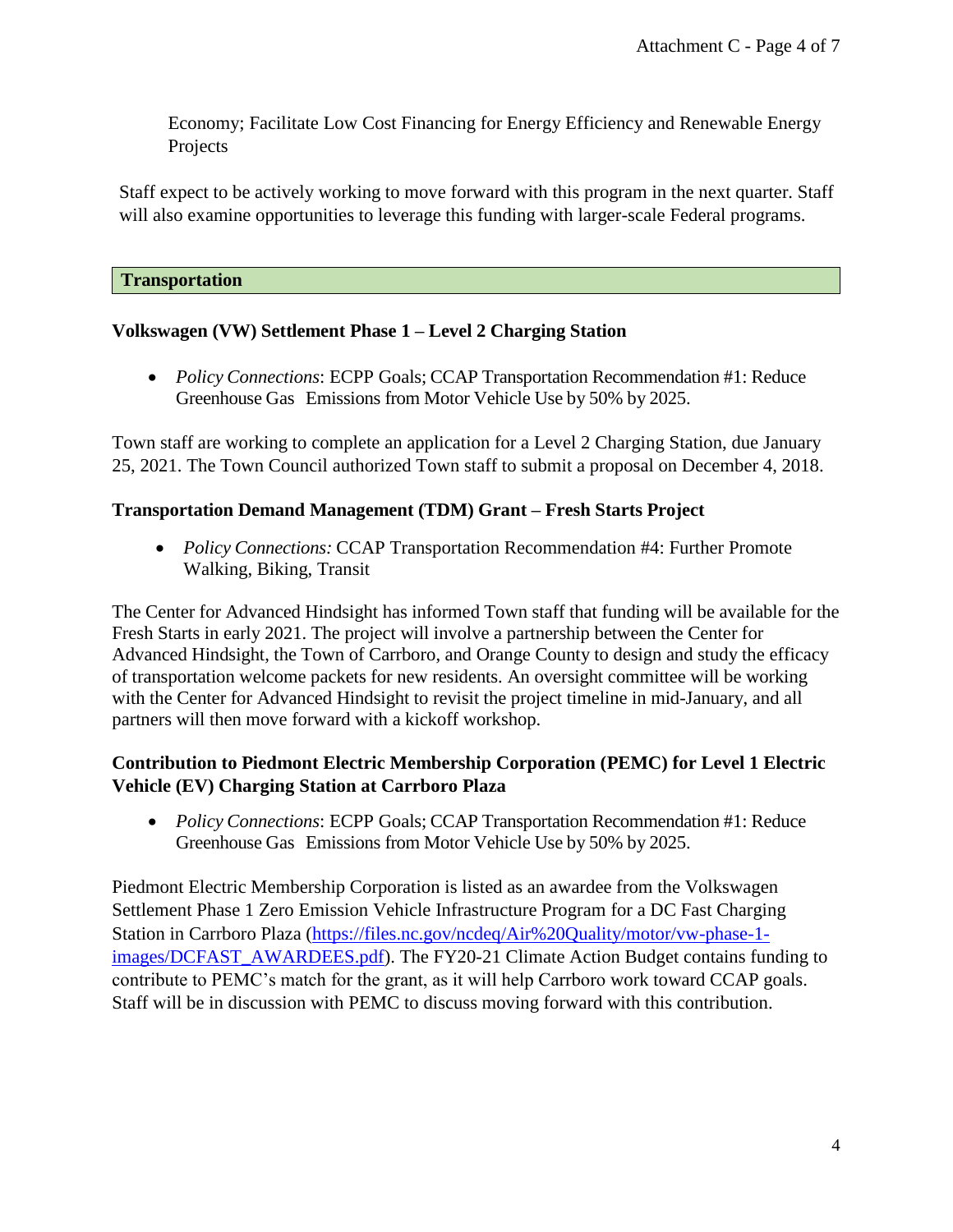#### **Ecosystem Protection and Enhancement**

## **NC Urban Forest Council Grant**

 *Policy Connections:* Ecosystem Recommendation #4: Tree Preservation, Protection and Conservation; Ecosystem Recommendation #6: Pursue Watershed Restoration Actions to Protect Local Streams from Changes in Rainfall Due to Climate Change

In early November 2020, Public Works staff worked to prepare the site for tree planting. Preparations included grading, application of native seed and biodegradable erosion control matting, and installation of rip-rap to create a stormwater feature. On November 16, Planning Department and Public Works staff held a volunteer tree planting event. At the event, staff introduced the project and provided volunteers with educational background material on native tree species and their ecological benefits. Staff explained the importance of vegetated riparian stream buffers and also provided educational material to guide volunteers in proper tree planting procedures.

Volunteers worked through the morning to plant 28 landscape-sized trees along the stream and in several other locations in Henry "Hank" Anderson III Community Park. Staff from the NC Urban Forest Council attended to assist with planting trees and help volunteers. All volunteers wore masks through the entire event, which was covered by local media.

Staff were actively working to organize a second volunteer event on January  $16<sup>th</sup>$  to plant live stakes along the stream. However, due to high levels of local and statewide COVID-19 cases and the extension of the Governor's recent Stay-at-Home Order, which recommends leaving home only for essential activities and avoiding gatherings, staff have postponed the event. Staff will work to reassess conditions for rescheduling the event in February.

Planning Department staff are also working with a volunteer from the Stormwater Advisory Commission to create outreach materials for the site, including an educational sign which will be placed in the park to explain the project's significance to park visitors.

## **Bee City USA**

Staff are working to submit a yearly report and renew the Town's participation in Bee City USA by February 28<sup>th</sup>, 2021.

## **Invasive Species Volunteer Events**

 *Policy Connections:* Ecosystem Recommendation #5: Improve Regulations and Community Capacity to Discourage Invasive Plants and Encourage Native Plants

The Town's Environmental Sustainability Coordinator has continued to supervise small monthly meet-ups at Wilson Park to control invasive species. Public Works staff have also worked to coordinate pickups to remove the vegetation. Staff are now working on a new direction for this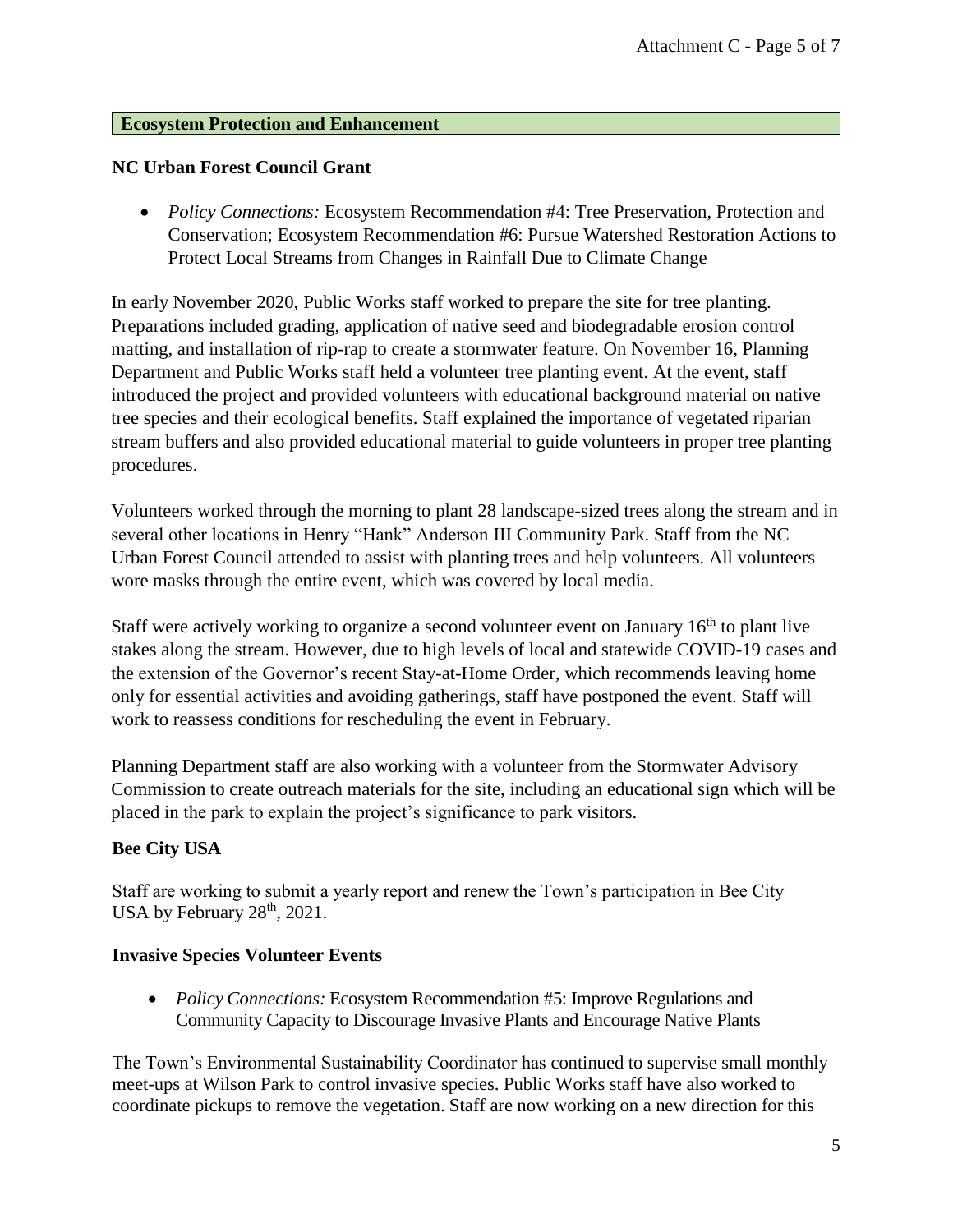project and are pursuing the creation of a program for volunteers to work independently by February. Staff have reached out to local municipalities with Adopt-a-Park/Trail programs for input and will be modeling the program to meet the Town's needs. Staff are also working to create communication and outreach material to promote Invasive Species Week from February 22-28, 2021.

## **Composting Bin Sales**

 *Policy Connections:* Ecosystem Recommendation #3: Accelerate/Expand Organic Waste Collection/Composting

Town staff have launched composting bin sales and are working with the Town's Communication Manager to promote the sales and perform additional outreach with a composting how-to video. Carrboro residents can purchase compost bins by mailing an order form and payment to Town Hall. Planning Department staff will provide contactless bin delivery. Staff will work to provide additional purchasing options, including in-person purchasing, when COVID-19 precautions no longer need to be in place.

## **Managed Natural Landscape Ordinance**

 *Policy Connections:* Ecosystem Recommendation #5: Improve Regulations and Community Capacity to Discourage Invasive Plants and Encourage Native Plants

Town staff worked to bring this item to the Town Council on October 20, 2020. As requested by the Council, staff reached out to the North Carolina Botanical Garden and new Hope Audubon Society for comments. Staff are now working to update a new draft ordinance incorporating this input, which will be brought to the Council at a later date.

## **Stormwater**

Planning Department staff have been working with a local Boy Scout to discuss a potential Eagle Scout Service Project to upgrade the rain garden stormwater control feature at the intersection of James Street and Hillsborough Street. Stormwater Utility staff will also be providing input and expertise if the project moves forward.

## **Food Choice Measures**

## **Build Dietary Greenhouse Gas (GHG) Emissions Profile**

 *Policy Connections:* CCAP Food Choice Recommendation #2: Develop Local Dietary Consumption and Associated GHG Profile

The Town Environmental Sustainability Coordinator has continued to work with Ms. Chrissie Schalkoff, a Doctoral Student at UNC Gillings School of Global Public Health and member of